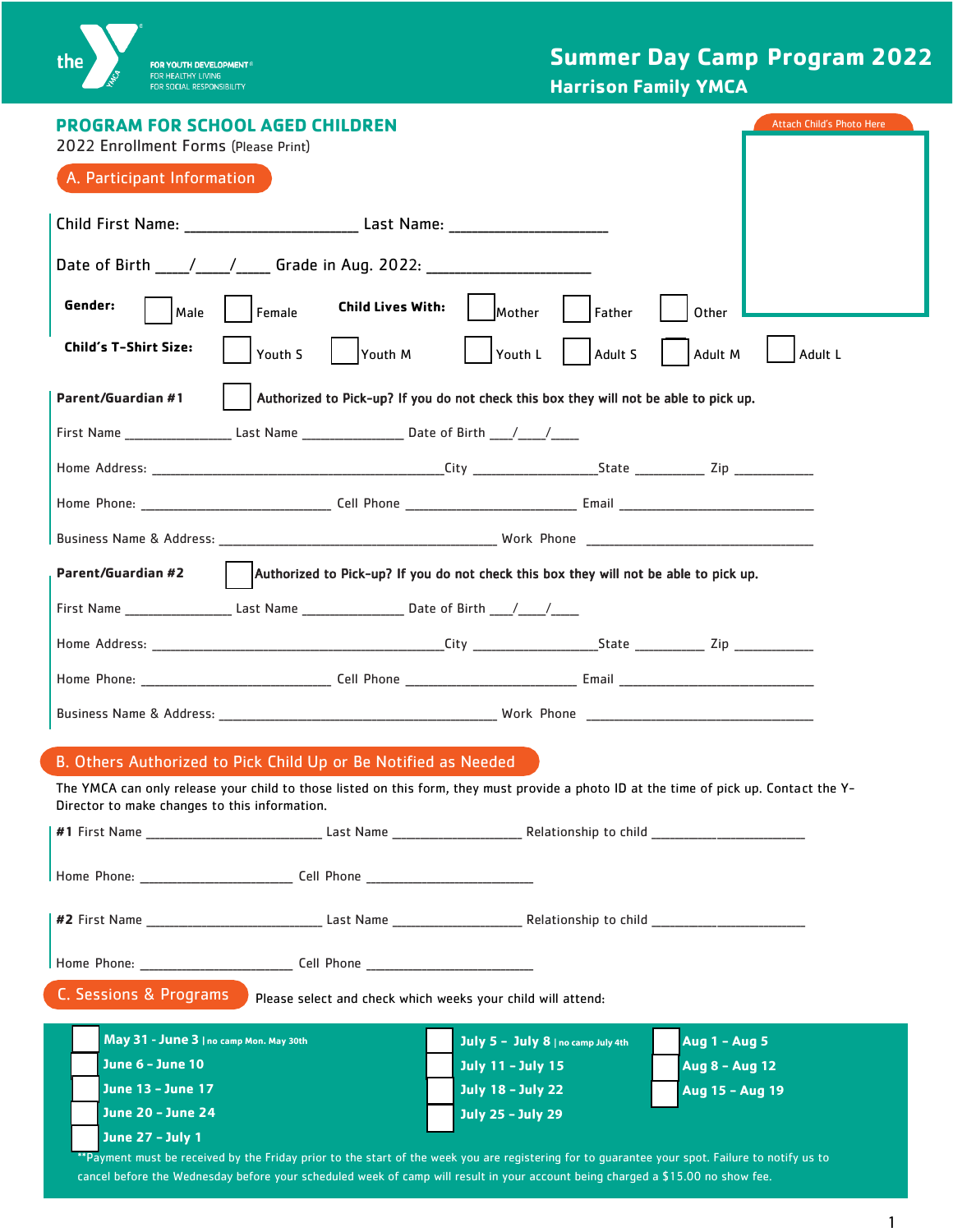### D. Participant Health History and Information

| *This information makes admittance to the medical facility faster and easier.                                                                                                                                                                                                     |                                                                                                                                       |  |  |  |  |  |
|-----------------------------------------------------------------------------------------------------------------------------------------------------------------------------------------------------------------------------------------------------------------------------------|---------------------------------------------------------------------------------------------------------------------------------------|--|--|--|--|--|
| Check any conditions that your child has experienced if none then leave this section blank:<br>Please note that with some conditions additional paperwork will be required.<br>Epilepsy/Seizures<br>Autism Diabetes<br>Asthma<br>Cognitive or Learning Disabilities               | ADD/ADHD<br>  Cerebral Palsy/Other Motor Disorder                                                                                     |  |  |  |  |  |
|                                                                                                                                                                                                                                                                                   |                                                                                                                                       |  |  |  |  |  |
| *If your child has food allergies or dietary restrictions, attach a statement from a medical professional (REQUIRED).                                                                                                                                                             |                                                                                                                                       |  |  |  |  |  |
| My child carries an epi-pen, inhaler or other medication. (additional medication form is required)                                                                                                                                                                                |                                                                                                                                       |  |  |  |  |  |
|                                                                                                                                                                                                                                                                                   |                                                                                                                                       |  |  |  |  |  |
|                                                                                                                                                                                                                                                                                   | Please provide symptoms and/or special instructions for any condition marked above. (Additional form may be required and notes may be |  |  |  |  |  |
|                                                                                                                                                                                                                                                                                   |                                                                                                                                       |  |  |  |  |  |
| Is your child currently under a doctor's care?<br> Yes <br> No<br>Yes<br>Any recent hospitalization and/or surgeries?<br><b>No</b><br>Is your child currently taking any medications?<br> Yes                                                                                     | No If yes, what kind and why (unless confidential by law)?                                                                            |  |  |  |  |  |
| *If any medication (prescription or over the counter) is required during Y program time, a medication form MUST be completed. Please see<br>our Medication Policy in the Parent Handbook for more information which can be found here: harrisonfamilyy.org or picked up at the Y. |                                                                                                                                       |  |  |  |  |  |
| Check any of the following that relate to your child:                                                                                                                                                                                                                             |                                                                                                                                       |  |  |  |  |  |
| Other conditions requiring special care or additional information you feel would be helpful. (additional pages or notes may be attached):                                                                                                                                         |                                                                                                                                       |  |  |  |  |  |
| E. Authorization/Consent<br><b>Authorization for Medical Attention:</b>                                                                                                                                                                                                           |                                                                                                                                       |  |  |  |  |  |

In case of accident or injury, I understand that my child will be taken to the nearest medical facility. If I cannot be reached to make arrangements for emergency medical attention at the time of illness or accident, I hereby authorize the YMCA staff or any competent medical authority to render such attention. I agree to accept responsibility for all medical expenses.

\_\_\_\_\_\_\_\_\_\_\_\_\_\_\_\_\_\_\_\_\_\_\_\_\_\_\_\_\_\_\_\_\_\_\_\_\_\_\_\_ \_\_\_\_\_\_\_\_\_\_\_\_\_\_\_\_\_\_\_\_\_\_\_\_\_\_\_\_\_\_\_\_\_\_\_\_\_\_\_\_\_\_\_\_\_\_\_\_\_\_\_ \_\_\_\_\_\_\_\_\_\_\_\_\_\_\_\_\_\_\_\_\_\_\_\_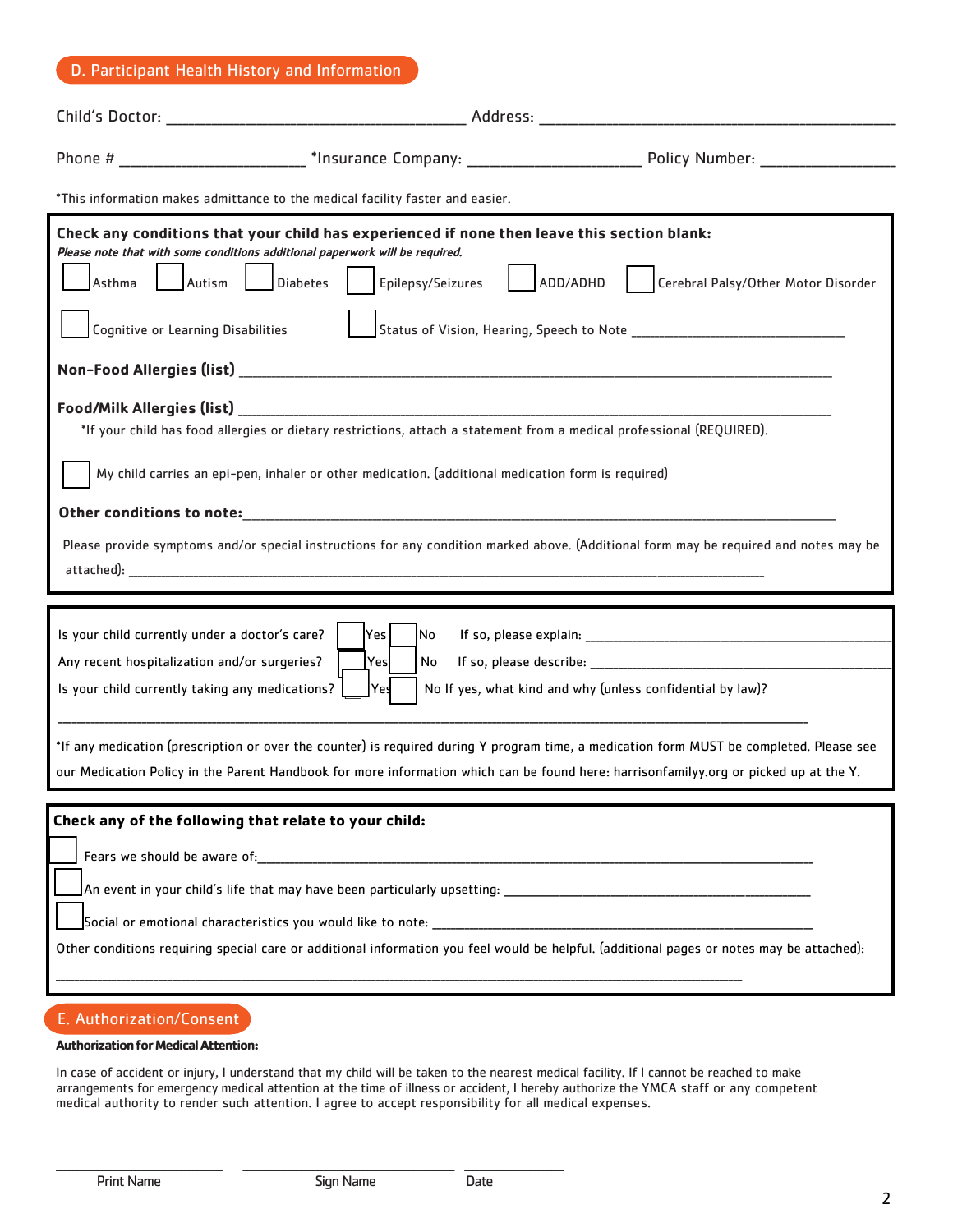### **Please initial each of the following:**

I have provided a current photo and copy of my child's immunization along with this form (required to register)

I authorize Y staff members to apply sunscreen to my child as needed. Parent must supply sunscreen. If sunscreen is provided a medication form must be filled out prior to leaving sunscreen onsite.

#### **The Harrison Family YMCA has my permission to: (initial each line)**

- \_\_\_\_\_\_\_\_\_\_\_ Involve my child in swimming
- Allow my child to climb the rock wall
- Involve my child in photographs or video taken for Y publicity purposes

\_\_\_\_\_\_\_\_\_\_\_ Field Trips: Transport my child off premises, provided that the Y has ensured driver eligibility, insurance, and competency. (Not initialing this line will prevent your child from attending camp on field trip days.)

## E. Agreements

### **Statement of Understanding:**

- Registration will not be accepted without all required documents: immunization records, child photo, and release documents.
- I will notify the staff of any changes in the registration information.
- I consent to my child's participation in the Y program and assume the risks involved. I attest and verify that I have knowledge of the risks involved in program activities and I give my child authorization to participate in such activities.
- I have reviewed the Code of Conduct and Behavior Management/Discipline Policy with my child(ren).
- I understand that it is my responsibility that my child is signed in upon arrival to the program, and signed out before leaving each day.
- I understand that I cannot leave my child at the Y or program site unless a Y program staff member is there to receive and supervise my child. There must be an exchange of responsibility from an authorized individual to a Y staff member.
- I understand that state law mandates the Y to report any suspected cases of child abuse or neglect to the appropriate authorities for investigation.
- I understand that I am responsible for all of the information in the Parent Handbook. A copy of the Parent Handbook is available online at website here: harrisonfamilyy.org or I can request a printed copy from the Y.

**I have read and understand the statements above regarding YMCA policies and procedures.**

| <b>Drint Name</b> |  |
|-------------------|--|

Print Name Sign Name Date

# G. Accounting Policies and Payments

- Acceptable payment form is: Electronic Funds Transfer (EFT), cash, or check.
- Payments for the week are due by Friday, preceding the start of each week.
- Failure to notify us to cancel before the Wednesday before your scheduled week of camp will result in your account being charged a \$15.00 no show fee.
- Drafts will be made by the close of business on Friday for the following week of care. Drafts will be made each week, unless a two week written notification has been provided for vacation week or for cancellation of registration.

\_\_\_\_\_\_\_\_\_\_\_\_\_\_\_\_\_\_\_\_\_\_\_\_\_\_\_\_\_\_\_\_\_\_\_\_\_\_\_ \_\_\_\_\_\_\_\_\_\_\_\_\_\_\_\_\_\_\_\_\_\_\_\_\_\_\_\_\_\_\_\_\_\_\_\_\_\_\_\_\_\_\_\_\_\_\_\_\_\_\_\_\_\_ \_\_\_\_\_\_\_\_\_\_\_\_\_\_\_\_\_\_\_\_\_\_\_\_

- Adjustments in the weekly fee are set up during regisation for when care is not provided due to holidays that the Y is closed. No additional adjustents will be made for partially attended weeks.
- If payment is not made, future registrations will be cancelled until payment is received.
- No refunds are given for attended weeks.
- If your payment is returned for insufficient funds (NSF), your payment along with an NSF service fee of \$10.00 will be collected electronically. If an NSF payment is unable to be collected electronically, year-round pricing will no longer apply. Any change to your bank draft information must be received at least seven days prior to the date the change is to take effect. A \$10 late fee will be assessed on payments not made by the deadline.
- A late pick up fee of \$5.00 will be charged for pickups aftr 6:00 pm. A \$1.00 per minute fee will be assessed for each minute after 6:05 p.m. that your child remains in our care. This fee will be drafted from the account on file. If there is no account on file, this charge must be paid at the Y Member Service Desk, and your child will not be allowed to attend until the amount due is satisfied.

**We have read the Accounting Policies and agree to comply with all payments and policies.** 

\_\_\_\_\_\_\_\_\_\_\_\_\_\_\_\_\_\_\_\_\_\_\_\_\_\_\_\_\_\_\_\_\_\_\_\_\_\_\_ \_\_\_\_\_\_\_\_\_\_\_\_\_\_\_\_\_\_\_\_\_\_\_\_\_\_\_\_\_\_\_\_\_\_\_\_\_\_\_\_\_\_\_\_\_\_\_\_\_\_\_\_\_\_ \_\_\_\_\_\_\_\_\_\_\_\_\_\_\_\_\_\_\_\_\_\_\_\_